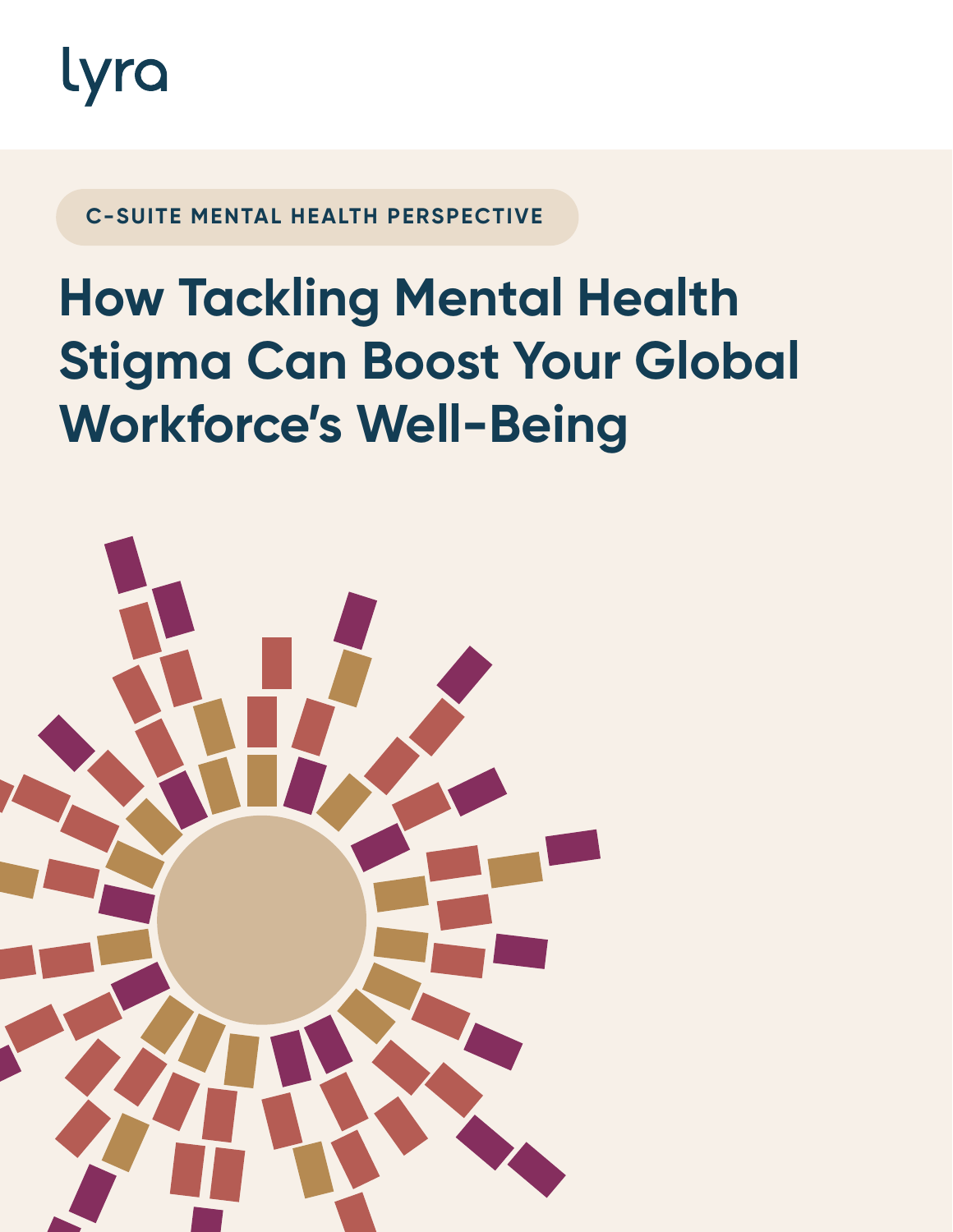**eople all over the world face mental health challenges that can affect their well-being and ability to engage at work. Access to mental health care is also a problem worldwide, and stigma—the [shame](https://www.mayoclinic.org/diseases-conditions/mental-illness/in-depth/mental-health/art-20046477) associated with needing mental health support—remains a pervasive barrier to employees seeking treatment. P**

**[One in four](https://www.who.int/news/item/28-09-2001-the-world-health-report-2001-mental-disorders-affect-one-in-four-people#:~:text=One%20in%20four%20people%20in,ill%2Dhealth%20and%20disability%20worldwide.) people across the globe experience a mental health disorder each year, yet [eight out of 1](https://www.nami.org/Get-Involved/Pledge-to-Be-StigmaFree/StigmaFree-Company)0 workers won't reach out for support because of the stigma surrounding mental illness. Companies that view stigma as an individual problem outside their scope of influence are missing a critical opportunity. Employers can be a powerful force in overcoming mental health stigma—and the rewards for doing so are great.**



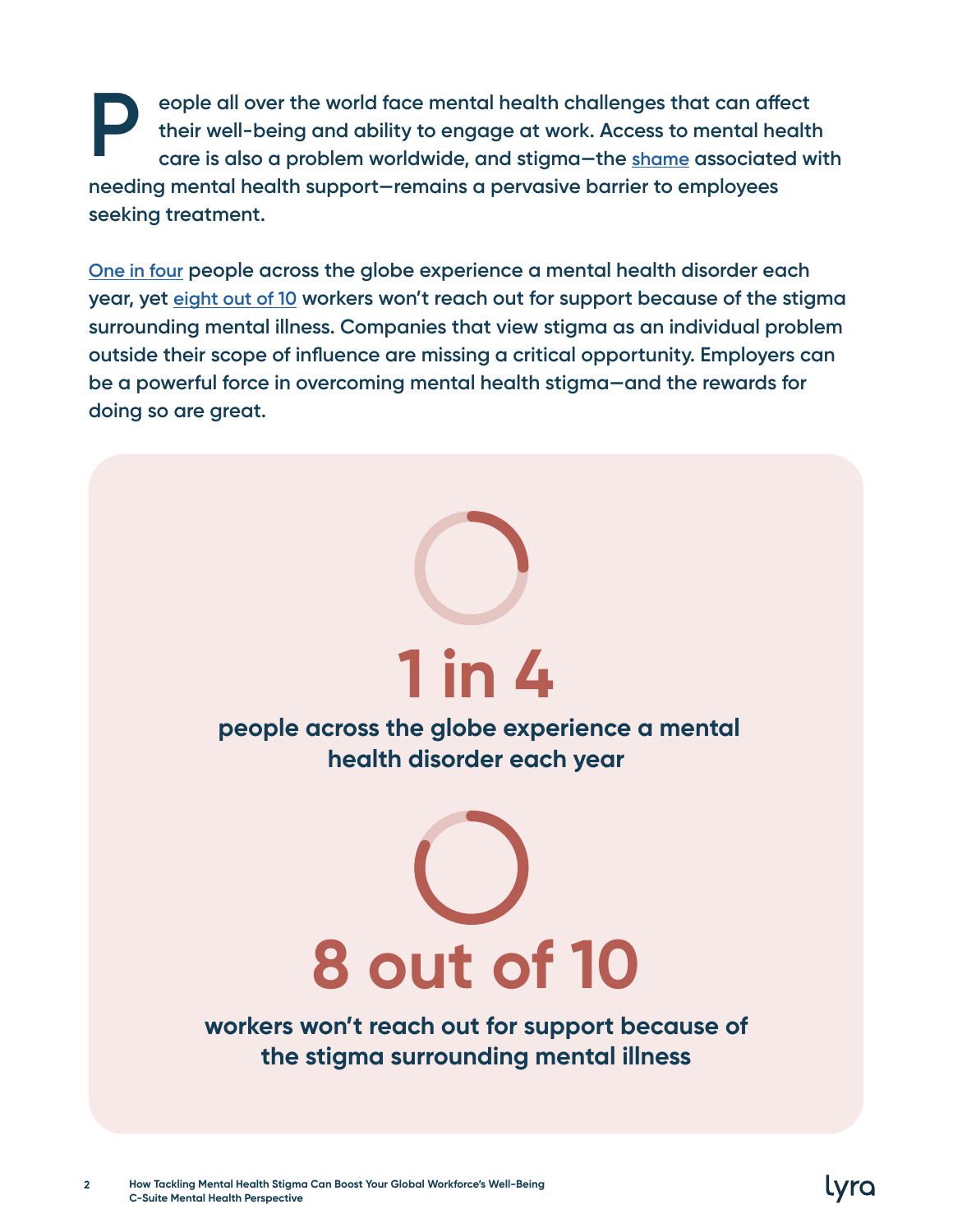## **The impact of mental health stigma**

**Stigma affects the way people feel about themselves (self-stigma), the reaction the rest of the population has to people with mental health conditions (public stigma), and the way systems such as workplaces approach mental health (structural stigma). [Research shows](https://www.ncbi.nlm.nih.gov/pmc/articles/PMC1489832/) that most people in Western European nations even some trained medical and mental health professionals—hold stigmatizing attitudes about mental illness. In contrast to the public's more sympathetic attitudes toward physical disabilities, [people often](https://www.ncbi.nlm.nih.gov/pmc/articles/PMC1489832/#B35)  [perceive](https://www.ncbi.nlm.nih.gov/pmc/articles/PMC1489832/#B35) those with mental illness to be in control of their condition, responsible for causing it, and undeserving of help. Workers and their employers pay a hefty price for stigma through:**

#### **Employee suffering**

**Untreated mental health conditions can cause a lot of suffering for employees, including behaviors like substance use, difficulty sleeping, work and relationship problems, and worsening mental health. Stigma fuels [misconceptions about mental](https://www.lyrahealth.com/blog/misconceptions-about-mental-illness/)  [illness,](https://www.lyrahealth.com/blog/misconceptions-about-mental-illness/) such as the false idea that people with mental health conditions are weak, flawed, irresponsible, or incapable of being productive employees.**

#### **Reluctance to start or complete treatment**

**As a result of stigma, many employees suffer in silence—often for fear that their reputation, relationships, or job status could be in jeopardy if they disclose having a mental health condition. This can worsen their symptoms and make them [less likely](https://journals.sagepub.com/doi/10.1177/1529100614531398) to get treatment and [recover.](https://pubmed.ncbi.nlm.nih.gov/28188369/) Stigma can also lead to other [barriers](https://www.psychiatry.org/patients-families/stigma-and-discrimination) to treatment, including:**

> **Low self-esteem, often due to [prejudice](https://www.cambridge.org/core/journals/european-psychiatry/article/mental-illness-stigma-concepts-consequences-and-initiatives-to-reduce-stigma/3AE7283F0F35980994B4BD71E92C3C08) and discrimination**

**Problems with social relationships and isolation**

**Bullying, harassment, or physical violence**

**Feelings of hopelessness**

**Inadequate health insurance**

**Limited access to [resources](https://www.ncbi.nlm.nih.gov/books/NBK44249/) such as housing and employment**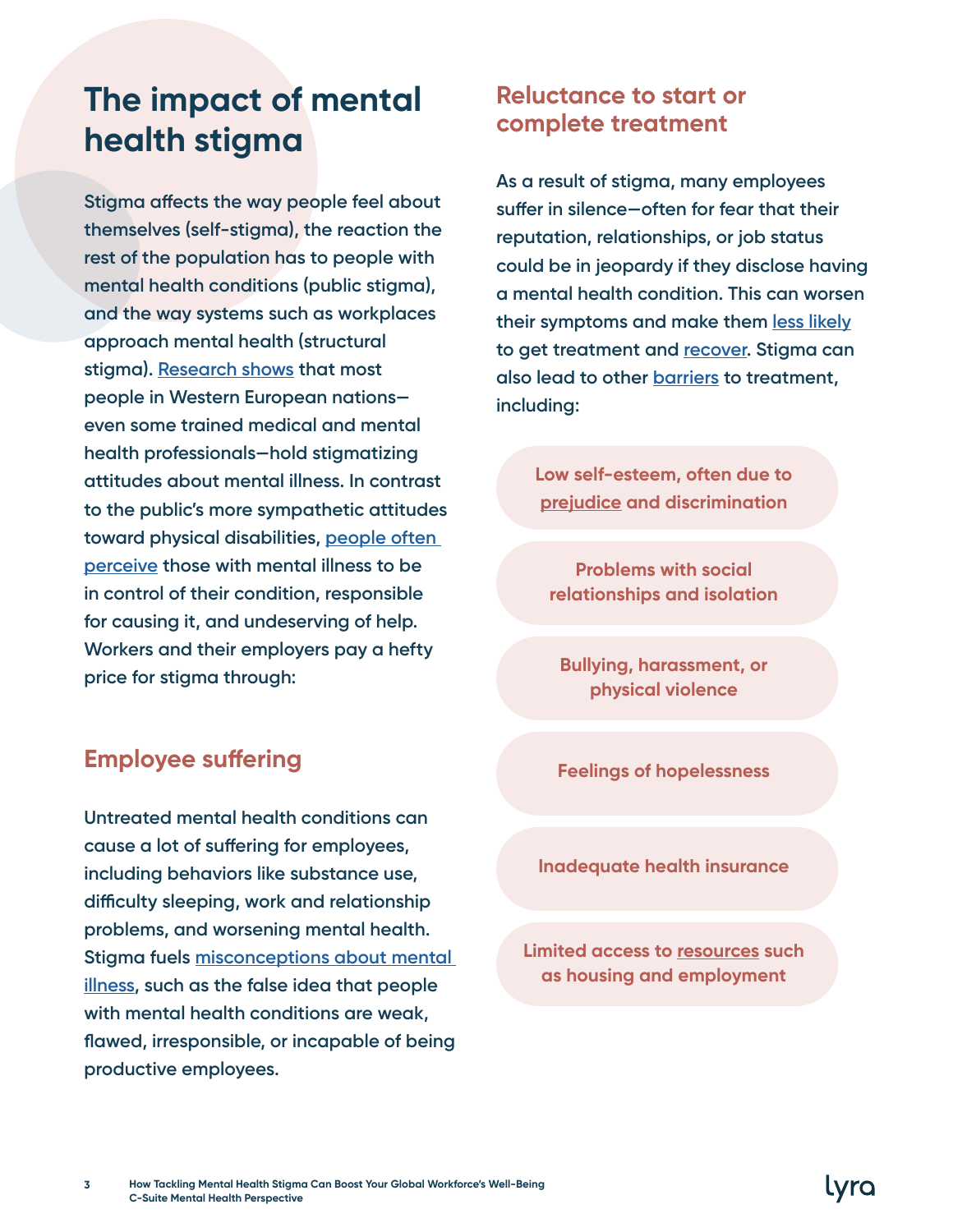**"Stigma is the biggest killer out there," former U.S. Surgeon General Jerome Adams, MD, told [McKinsey.](https://www.mckinsey.com/industries/healthcare-systems-and-services/our-insights/how-employers-can-improve-their-approach-to-mental-health-at-work) "Stigma kills more people than cigarettes, than heroin, than any other risk factor. Because it keeps people in the shadows, it keeps people from asking for help, it keeps good people from being willing to offer help."**

# **"Stigma is the biggest killer out there."**

**— Jerome Adams, MD, former U.S. Surgeon General**

#### **Business costs**

**When people go without the mental health care they need, their ability to work creatively and effectively suffers. While stigma is an individual challenge, it's also an organizational problem. Untreated mental illness contributes to:** 

- **• Higher health care costs In addition to the emotional toll, people with untreated mental health conditions are more likely to suffer from serious physical health issues, such as [heart](https://www.ncbi.nlm.nih.gov/pmc/articles/PMC6016051/)  [disease](https://www.ncbi.nlm.nih.gov/pmc/articles/PMC6016051/) and [diabetes](https://care.diabetesjournals.org/content/41/7/e119). They're also [more likely to](https://www.frontiersin.org/articles/10.3389/fpsyt.2020.00573/full) seek care for mental health symptoms in the emergency department, which can be costly and ineffective.**
- **• Lost productivity The World Health Organization (WHO) [estimates](https://www.who.int/teams/mental-health-and-substance-use/mental-health-in-the-workplace) that lost productivity due to depression and anxiety alone costs the global economy \$1 trillion each year. Mental health disorders also account for [62 percent](https://namimass.org/wp-content/uploads/BAD-FOR-BUSINESS.pdf) of lost work days due to absenteeism. Presenteeism is even more costly, accounting for [4.6 times](https://www.centreformentalhealth.org.uk/sites/default/files/2018-09/mental_health_at_work.pdf) as many hours lost as absenteeism among workers with depression.**
- **• Workplace accidents In one study, drivers with severe depression symptoms were [4.5 times](https://namimass.org/wp-content/uploads/BAD-FOR-BUSINESS.pdf) more likely to experience an accident or near-miss than drivers without depression.**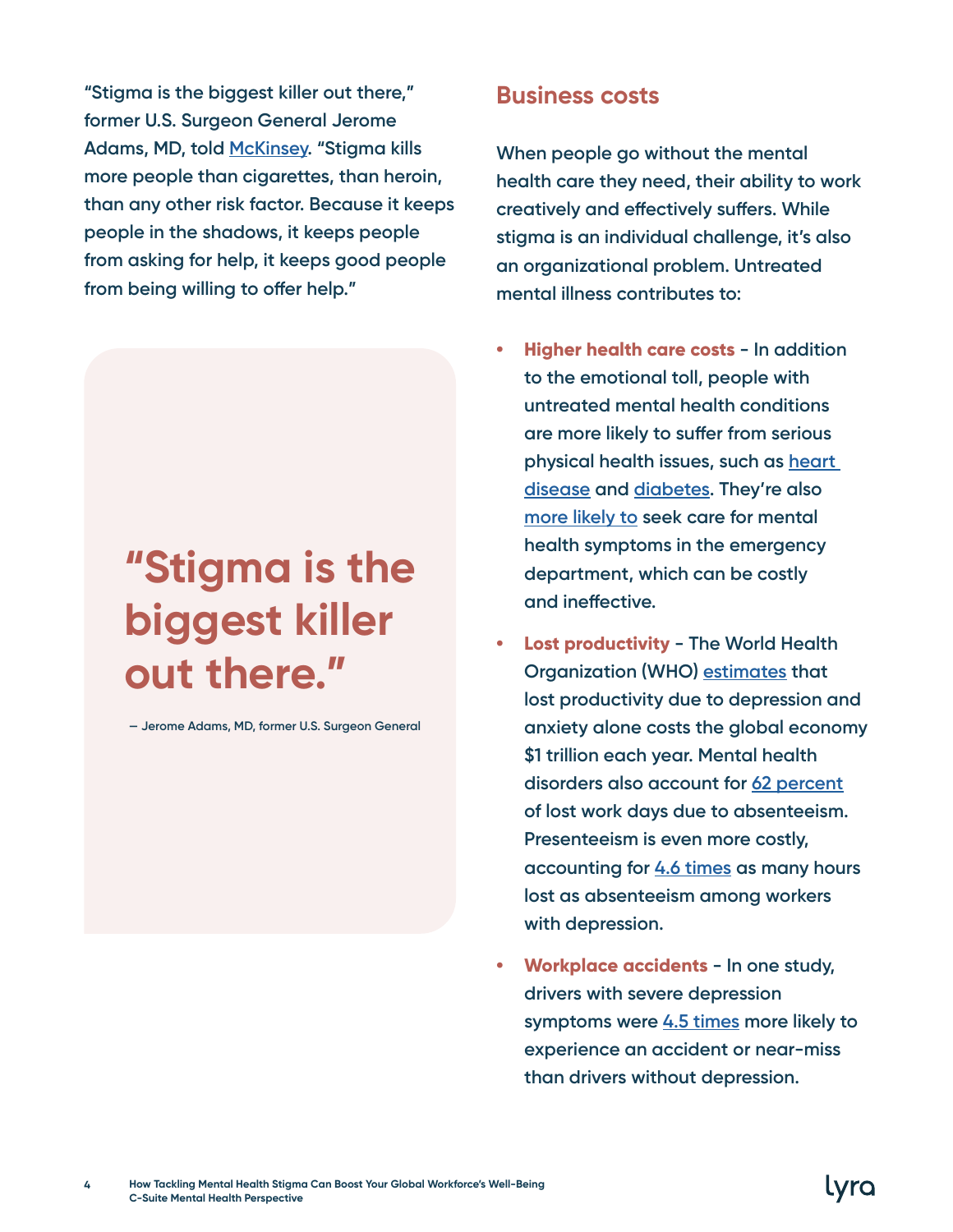- **• Disability claims Mental health disorders are a [leading cause](https://www.who.int/news-room/fact-sheets/detail/depression#:~:text=Depression%20is%20a%20leading%20cause,overall%20global%20burden%20of%20disease.) of worker disability. In addition to a high volume of claims, disability episodes for mental health disorders are [longer](https://namimass.org/wp-content/uploads/BAD-FOR-BUSINESS.pdf) than those for other types of conditions (67 days vs. 33.8 days). In [one study](https://www.ibiweb.org/wp-content/uploads/2018/01/Workforce_Depression.pdf), people with an anxiety disorder lost 18 days of work due to disability in the past three months, compared to 5.7 disability days in people without a mental health disorder.**
- **• Higher employee turnover Employees with depression experience [higher job](https://www.ncbi.nlm.nih.gov/pmc/articles/PMC4283817/)  [turnover](https://www.ncbi.nlm.nih.gov/pmc/articles/PMC4283817/) than those without it. This means more recruiting, hiring, and training, which [conservative estimates](https://www.shrm.org/hr-today/trends-and-forecasting/special-reports-and-expert-views/Documents/Retaining-Talent.pdf) put at 50 percent or more of an employee's annual salary.**

**People with untreated mental health conditions are more likely to suffer from serious physical health issues, such as heart disease and diabetes.**

### **Mental health stigma is a workplace issue**

**Given the price of stigma, companies can't afford not to talk about mental illness. "Stigma exists for everyone," said Corine Tan, co-founder at Kona, a software startup. "At companies that don't actively fight against it, you see employees trying to show up with a smile on their face even though they're struggling. We have to prioritize people and their health and happiness—not just the outcomes of their work—to make positive progress."**

**Unfortunately, many companies today aren't addressing this stigma effectively. A [survey by McKinsey](https://www.mckinsey.com/industries/healthcare-systems-and-services/our-insights/overcoming-stigma-three-strategies-toward-better-mental-health-in-the-workplace) found that most employers acknowledge that stigma is an issue in the workplace, yet less than one in 10 employees report that their workplace is free of mental health stigma.** 

**In a poll by the American Psychiatric Association, [about half](https://www.psychiatry.org/newsroom/news-releases/about-half-of-workers-are-concerned-about-discussing-mental-health-issues-in-the-workplace-a-third-worry-about-consequences-if-they-seek-help) of employees were concerned about discussing mental health issues at work. More than one in three worried about retaliation or job loss if they sought mental health care. Most employees were willing to help a co-worker access helpful resources, but one in four didn't know where to turn for help.**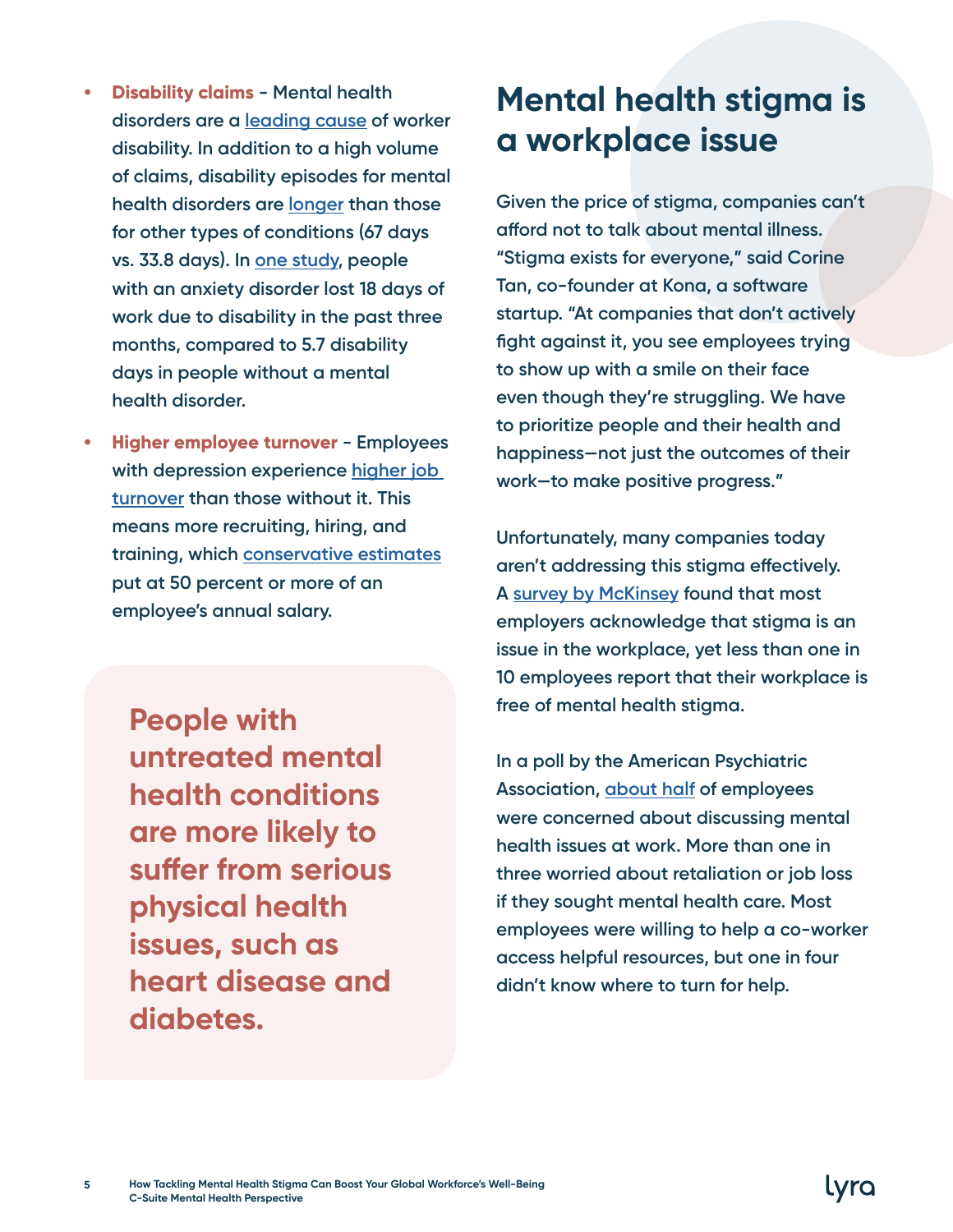**"We have to prioritize people and their health and happiness—not just the outcomes of their work—to make positive progress."**

**— Corine Tan, co-founder at Kona**

**"Mental health concerns are not often visible on the surface," said Joe Coletta, founder and CEO of 180 Engineering. "This means that employers cannot take a reactive approach, as often they will not even be aware that a situation is unfolding. Instead, the best approach is to be proactive so that employees feel comfortable and supported from the very first time they experience a concern."**

## **less than 1 in 10**

**employees report that their workplace is free of mental health stigma**

**6**

## **The rewards of addressing mental health stigma**

**When employees can raise their hands to say they're struggling with a mental health issue, they're more likely to get treatment. And research shows treatment works. Over [80 percent](https://workplacementalhealth.org/making-the-business-case) of employees who receive mental health treatment say they're more effective and satisfied at work. According to the National Alliance on Mental Illness (NAMI), the treatment efficacy for mental illness [exceeds the rates](https://www.nami.org/Press-Media/Press-Releases/2002/Mental-Health-Parity-Benefits-Outweigh-Costs-and) for heart disease.** 

**Treatment is also cost-effective. Not only can it transform the lives of employees and their loved ones, but it can play a powerful role in helping businesses manage costs. Through several rigorous studies, Lyra Health has found that investing in employee mental health results in significant cost savings, including:**

**• Lower health plan spending - A recent [independent study](https://get.lyrahealth.com/lyra-reduces-medical-claims-costs-for-employers.html) by professional services firm Aon shows better utilization, lower overall medical claims costs, and a lower incidence of inpatient/outpatient mental health spending among the surveyed employers that offer Lyra.**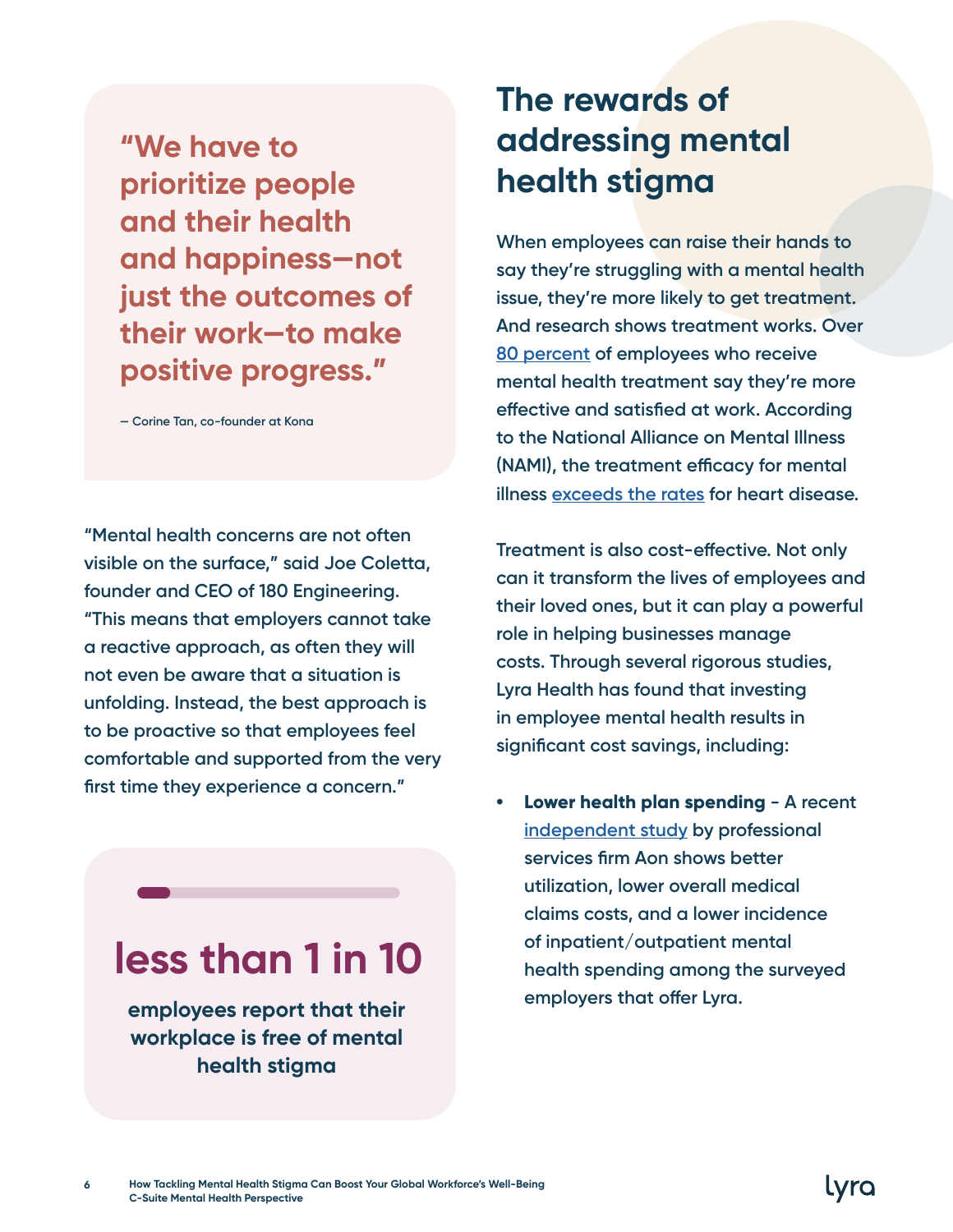- **• Reduced turnover Employees who use their Lyra benefit are almost twice as likely to stay with the company over a 12-month period as those who don't use the benefit.**
- **• Improved engagement Seventy percent of members in the clinical range on the [Work Limitations](https://www.researchgate.net/publication/286818004_The_work_limitations_questionnaire)  [Questionnaire](https://www.researchgate.net/publication/286818004_The_work_limitations_questionnaire) (WLQ) who seek care with Lyra show improved productivity levels.**



**of employees who receive mental health treatment say they're more effective and satisfied at work**

## **Cultural considerations for global companies**

**It's even more crucial for global companies to address mental health stigma. Cultural influences impact how people cope with mental health symptoms and whether they seek treatment. Without support from their employers, workers in many parts of the world may not get the treatment they need to be healthy and engaged.** 

**Every culture has different views on mental health, which can affect how people feel about and describe their symptoms. For instance, [research](https://www.ncbi.nlm.nih.gov/books/NBK44249/) by the U.S. Surgeon General's Office shows that Asian patients are more likely to discuss physical symptoms such as dizziness—only describing emotional symptoms later or when specifically asked. It is also more acceptable in some cultures to try to cope with mental distress alone, or with spiritual support, rather than seeking professional mental health care. It's important to be sensitive to these differences—an approach that is effective in one region may be considered taboo in another.** 

**Cultural factors can influence how much support employees get from friends, family, and their community if they discuss their mental health. Cultures also differ in their perspectives on the causes, risk factors, nature, and meaning of mental** 

**7**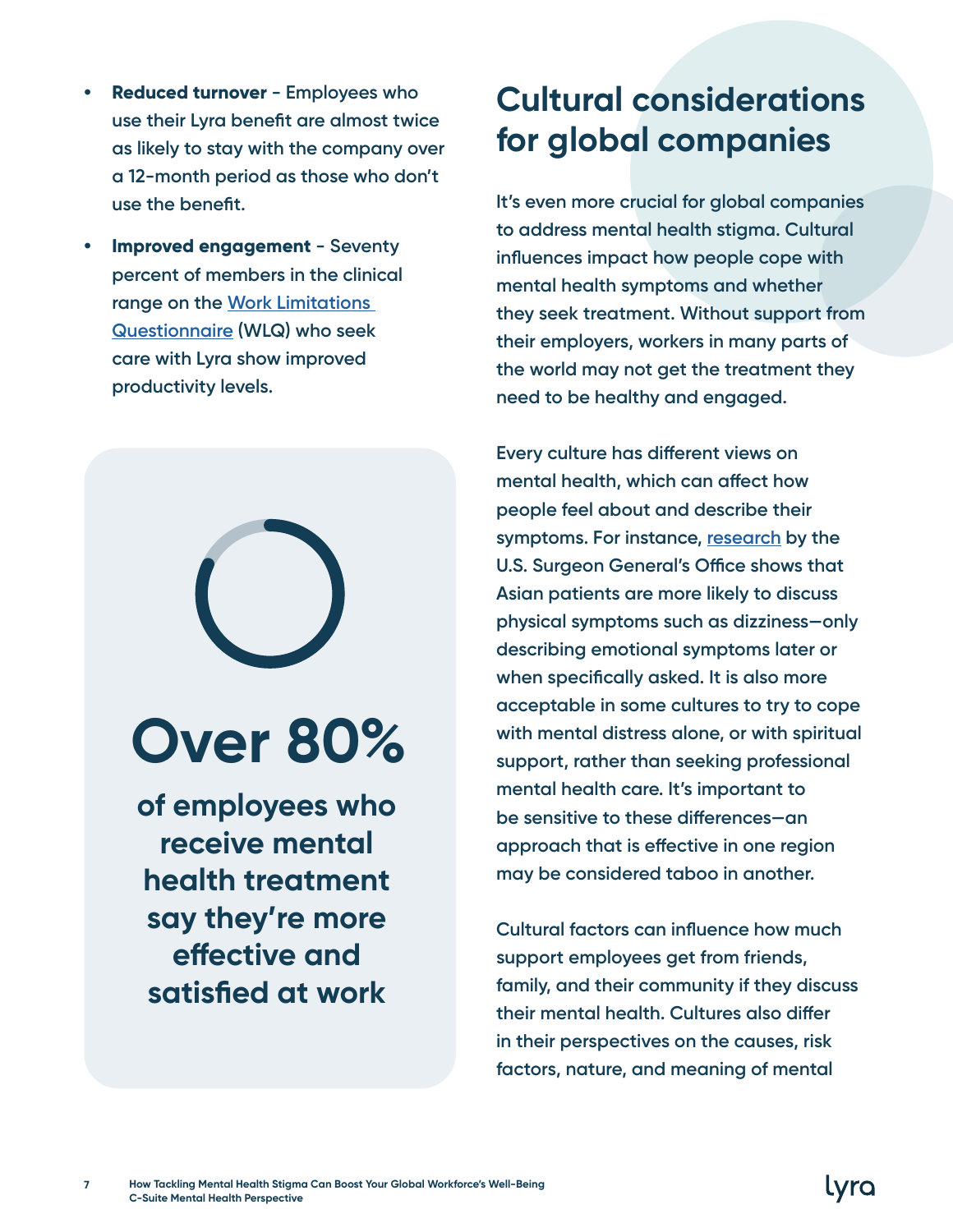**illness. For example, [research](https://krendlab.sitehost.iu.edu/upload/ACK_BAP_2020.pdf) shows that people in Eastern countries are more likely to view mental illness as shameful or a moral failing than in Western countries. People in Asian countries face especially heavy stigma; for example, as many as [80](https://www.ncbi.nlm.nih.gov/pmc/articles/PMC6981757/)  [percent of psychiatric patients](https://www.ncbi.nlm.nih.gov/pmc/articles/PMC6981757/) in China experience discrimination.**

**Black, Indigenous, and People of Color (BIPOC) communities face [unique](https://www.lyrahealth.com/blog/mental-health-in-the-black-community/)  [stigmas](https://www.lyrahealth.com/blog/mental-health-in-the-black-community/) that make it difficult to access mental health care. For example, BIPOC communities have historically been forced to engage in "survival mode" to endure [systemic oppression](https://www.verywellmind.com/the-link-between-systemic-racism-and-mental-health-5076410). They have also had [less access](https://ct.counseling.org/2020/05/the-historical-roots-of-racial-disparities-in-the-mental-health-system/) and ability to afford mental health services. This has led many BIPOC people to experience cultural communication that mental health care is a luxury or sign of weakness.**

**Given that [86 percent](https://www.apa.org/monitor/2018/02/datapoint#:~:text=In%202015%2C%2086%20percent%20of,from%20other%20racial%2Fethnic%20groups.) of psychologists are white, when BIPOC individuals do seek professional mental health support, they may encounter challenges finding someone from their cultural background. This can lead to concerns that therapy will not be culturally competent enough to address their specific issues.**

**Regional challenges can also impact global workers' mental health. Many lowand middle-income countries [lack funding](https://www.ncbi.nlm.nih.gov/pmc/articles/PMC4355984/)  [for mental health](https://www.ncbi.nlm.nih.gov/pmc/articles/PMC4355984/), primarily delivering care through psychiatric institutions. In more than half the countries worldwide, there is just [one psychiatrist](https://www.who.int/news/item/28-09-2001-the-world-health-report-2001-mental-disorders-affect-one-in-four-people) for every 100,000** 

**people. Many countries lack mental health policies, programs, legislation, and a sufficient number of mental health workers.** 

**"In some cultures, people feel less comfortable talking about their feelings, but we can't assign certain behaviors to specific geographies; there are always exceptions," said Tan. "Ultimately, it has more to do with the company and its culture than the country and its culture."**

**For international companies, a one-sizefits-all approach to mental health won't meet the diverse needs of employees based in different parts of the world. To improve employee satisfaction and quality of life, and minimize problems like turnover and reduced productivity in your global workforce, you'll need a more personalized approach.**

**psychiatrist for every people in more than half the countries worldwide There is just 1 100,000**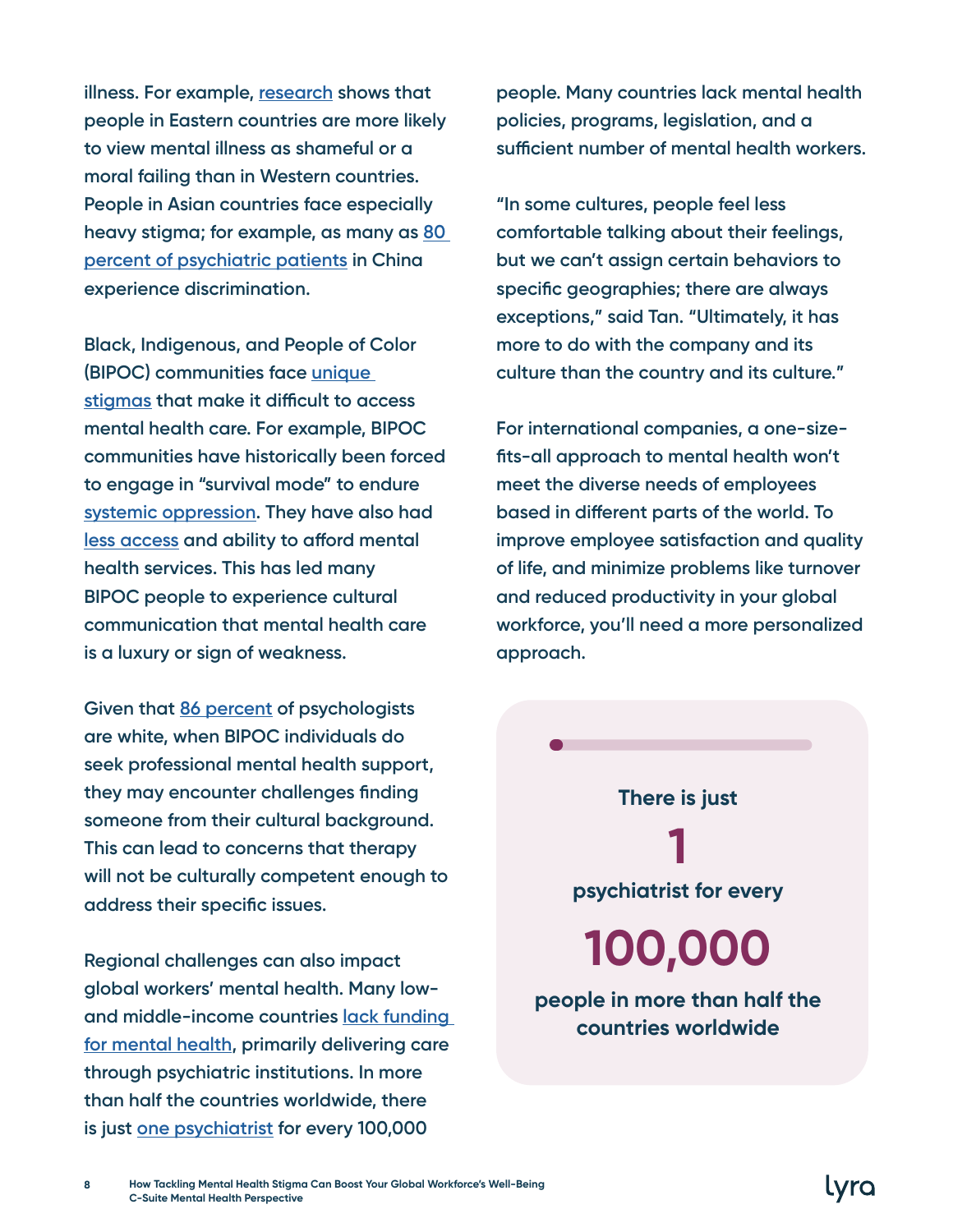## **How global employers can support workforce mental health**

**Employers play an important role in destigmatizing mental illness and nurturing a positive work environment. Global companies are increasingly offering support for employees with behavioral health conditions, but employers can only help if their people are willing to share their struggles. Here are a few ways you can address mental health stigma at work, so more of your people get the help they need.**

#### **#1: Foster a supportive work environment**

**In an American Psychological Association (APA) [survey](https://www.apa.org/news/press/releases/2013/03/employee-needs), 65 percent of adults cited work as a significant source of stress, yet only 36 percent said their organization provided adequate resources to manage that stress. Let your employees know their health and well-being is important to you through both words and actions. Encourage them to approach their supervisors if expectations or workloads become difficult to manage, and commit to finding solutions together.**

#### **#2: Start the conversation and keep it going**

**Many employees [want to have a serious](https://www.qualtrics.com/blog/confronting-mental-health/)  [conversation](https://www.qualtrics.com/blog/confronting-mental-health/) about mental health. These can be difficult discussions to have under the best circumstances, but can feel impossible if a company doesn't talk openly about mental health or offer resources to support workers who ask for help. "In a lot of companies, there's a sense that employees have to set their personal lives aside to 'be professional,'" said Tan. "This type of toxic positivity takes a toll on workers."**

**When managers and company leaders talk openly about their mental health, they send a message to employees that they are welcome to discuss their own challenges as well. [Research](https://journals.sagepub.com/doi/abs/10.1177/1548051808326596) shows that this type of authentic leadership builds trust and improves employee performance. A few ways to open the lines of communication include:**



**Checking in with your teams regularly and proactively sharing useful mental health resources**



**Talking about mental health on all-company calls**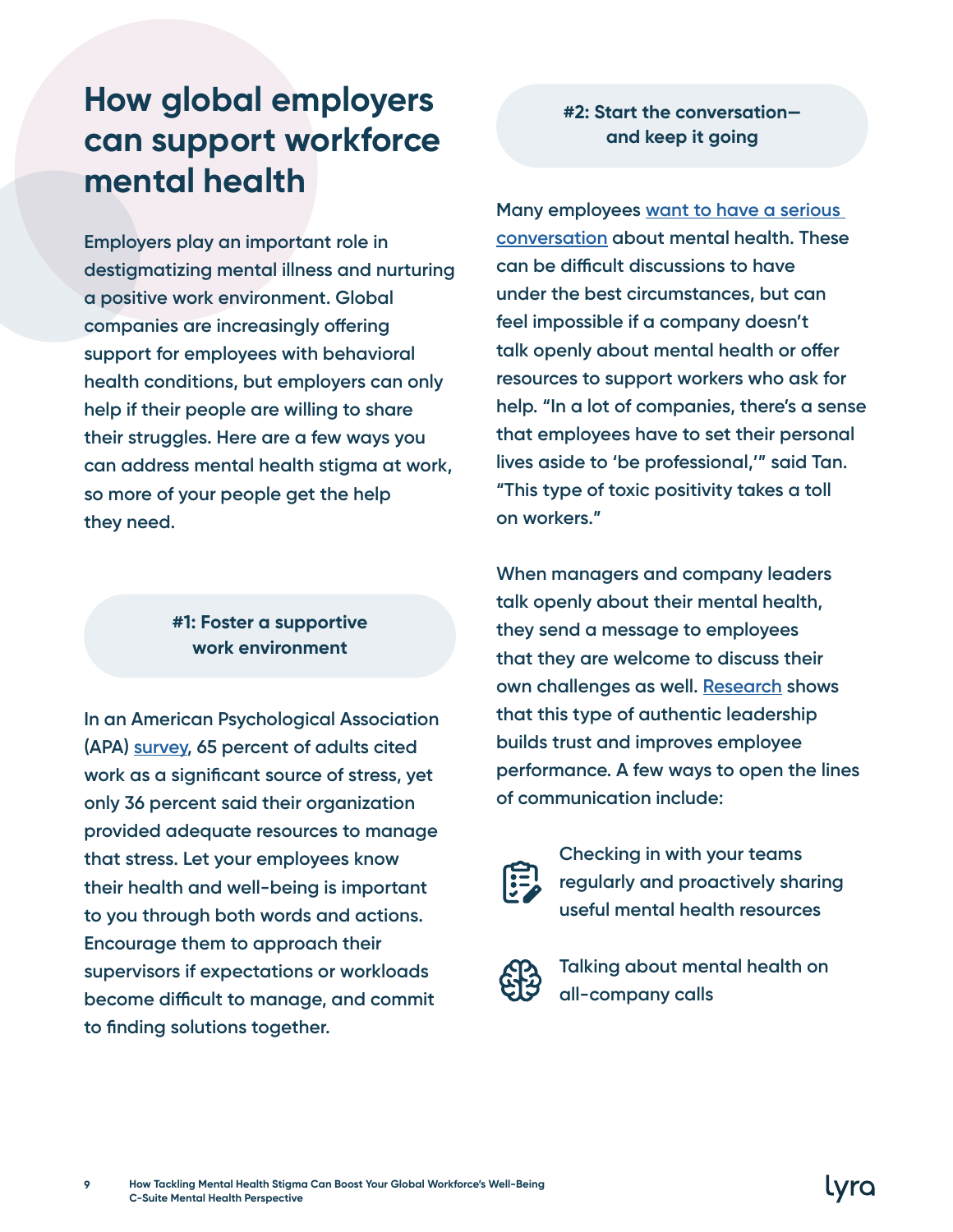**Sharing internal videos of company leaders discussing their mental health, which signals that vulnerability is a strength and helps combat associations people may have with mental illness being "unknown" or "scary"**

**Modeling healthy behaviors by using paid time off (PTO) and encouraging employees to do the same, or telling employees you took time for a mid-day walk, therapy appointment, or other form of self-care**



**Accommodating PTO to focus on improving mental health, not just physical health**



**"When awareness and acceptance of mental health issues comes from employers, it opens up discussions between co-workers, and between employees and managers," said Anat Mor Betzalel, LCSW, a Lyra therapist who has provided care in Israel and other countries. "These conversations create a shift that helps reduce stigma. The message is especially strong when employers reinforce it with both words and actions."**

#### **#3: Create opportunities for team-building**

**Logistics like time zones can get complicated with global teams, but it's important to create opportunities for employees to bond with each other and learn about other cultures. Consider hosting virtual learning events, birthday celebrations, or team gatherings. You can also establish special channels or employee resource groups (ERGs) where employees can socialize. Whereas isolation and feeling "other" can be enemies of mental health, nurturing casual interactions where teammates get to know one another as people helps build trust.** 

#### **#4: Be flexible**

**Different cultures will have different workplace norms and values. For example, Americans work relatively [long hours](https://fortune.com/2016/10/18/americans-work-hours-europeans/) and tend to prefer a systematic approach, doing one thing at a time. Many European countries pride themselves on having more balance than Americans and prefer doing several tasks in parallel. Recognize that there are many different work styles, and that all can be effective.**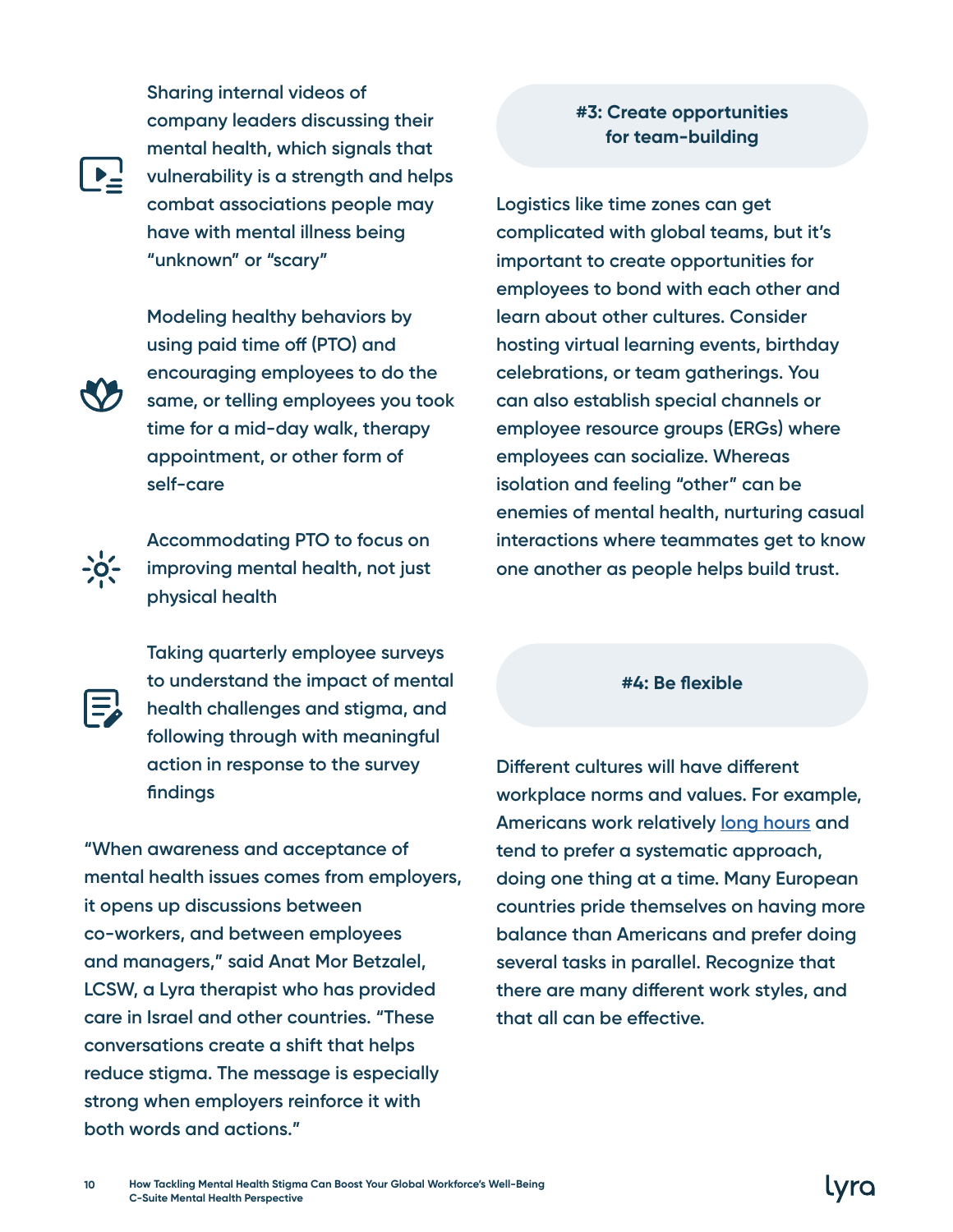**Offering flexibility means approaching employees as individuals and accommodating their needs whenever possible. By doing so, [many employers see](https://www.shrm.org/hr-today/trends-and-forecasting/special-reports-and-expert-views/documents/leveraging-workplace-flexibility.pdf) lower turnover rates and higher employee engagement, commitment, and loyalty. Some examples of workplace flexibility include:**

- **• Offering flexible working hours or condensed schedules to support work-life balance**
- **• Providing time for parents to attend school programs**
- **• Allowing employees to telecommute or work from non-traditional settings**

#### **#5: Prioritize diversity and cultural competence**

**A diverse and inclusive work environment can help [prevent mental health problems](https://www.who.int/mental_health/media/en/712.pdf), the WHO has found. A few key steps include:**

**• Hiring a culturally diverse workforce, particularly managers and leaders, that can communicate effectively, understand cultural norms, and nurture relationships with team members in other parts of the world**

- **• Evaluating your team's cultural knowledge and filling gaps where needed (for example, administer a standardized survey and, based on the findings, teach employees strategies and adjust company policies to reduce implicit biases)**
- **• Launching training and coaching programs with cross-cultural experts**
- **• Investing in diversity, equity, inclusion, and belonging (DEIB) initiatives, which also [support mental health](https://www.forbes.com/sites/onemind/2020/07/14/the-essential-role-of-mental-health-for-a-diverse-inclusive-workplace/?sh=423c69bdac4d)**
- **• Encouraging sensitivity to different customs, business etiquette, languages, time, and other issues**
- **• Increasing access to culturally competent mental health care benefits**

**"Establishing a true culture of care requires deliberately building the right ecosystem to sustain it," said Juanita Simpson, director of business development and marketing at [ICAS International,](https://icasworld.com) a global employee assistance program. "The acid test of an organization's commitment to the health of its employees ultimately lies in its investment in resources aimed at helping them assess their health status, access appropriate levels of care, and develop the resilience and skill needed to grow and thrive in an uncertain world."**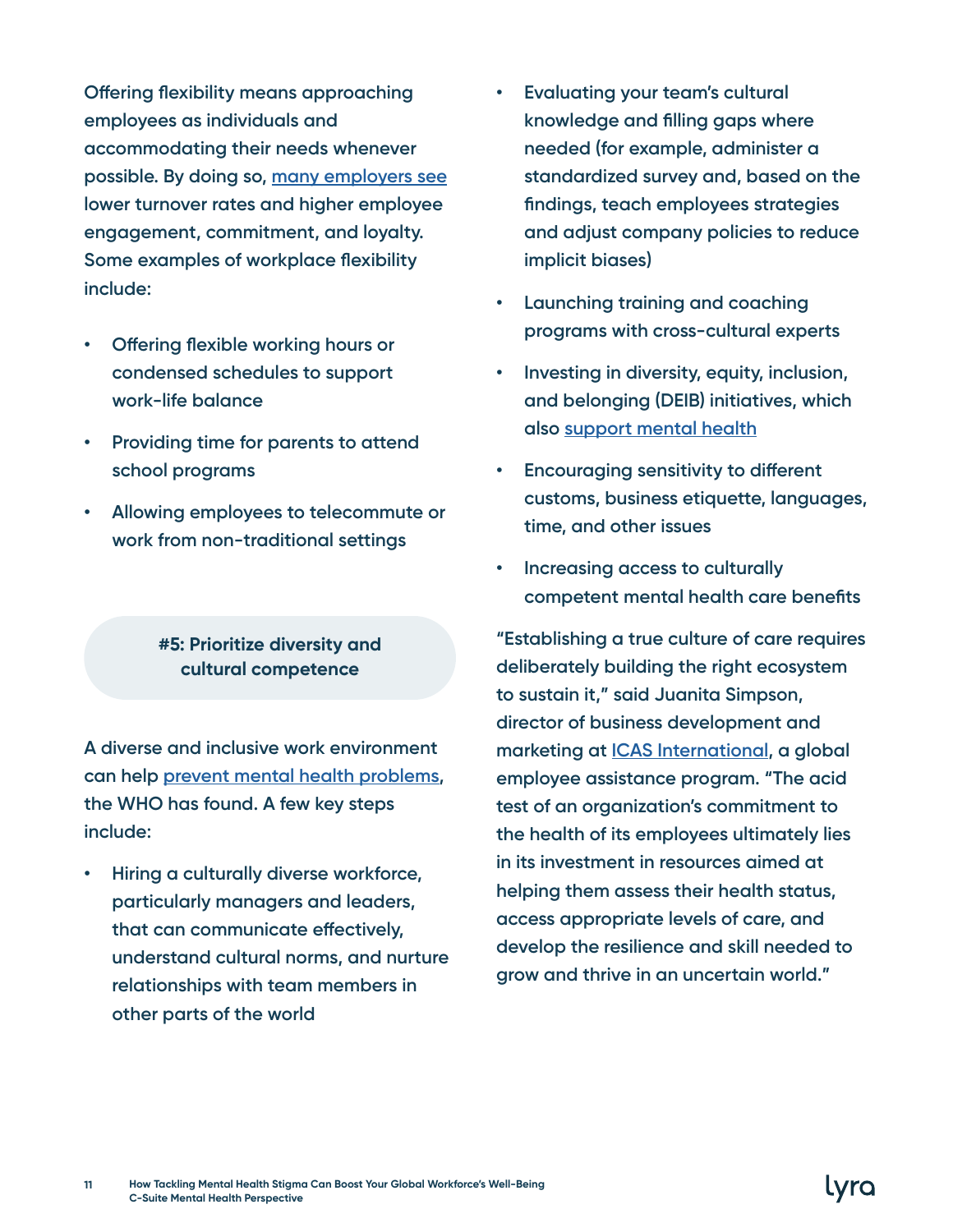**Lyra trains mental health providers in [culturally responsive care](https://www.lyrahealth.com/blog/culturally-responsive-care/) practices and provides educational materials that can be adapted to specific cultures. Our mental health coaches and therapists offer treatments that incorporate each member's background and life experiences as part of the therapeutic process. Lyra providers can also choose to work with the groups they're most passionate about serving, which can create a more positive therapeutic experience for both the client and provider.**

#### **#6: Develop anti-stigma programs and messaging**

**A [recent survey](https://www.mckinsey.com/industries/healthcare-systems-and-services/our-insights/overcoming-stigma-three-strategies-toward-better-mental-health-in-the-workplace) found that 80 percent of workers said they'd benefit from an antistigma awareness campaign, but only 23 percent of employers reported having this type of program. While employers can't directly treat issues like depression and anxiety, they do have the power to break down barriers to treatment. Here are a few ways to build awareness:**

- **• Create ongoing mental health [awareness campaigns](https://www.thementalhealthcoalition.org/how-are-you-really/), trainings, or workshops that educate employees about mental illness and encourage them to seek help**
- **• Develop a team of "mental health champions" who build awareness of mental health and are non-judgmental sources of support**
- **• Implement ERGs to provide forums for people interested in connecting around mental health topics and advocacy efforts**
- **• Enforce anti-discrimination policies**

#### **#7: Choose your words wisely**

**Be conscious of the language you and others use. Choose [person-centered](https://www.mhanational.org/person-centered-language)  [language](https://www.mhanational.org/person-centered-language) when talking about mental health to avoid unintended stigmatizing. For example, saying "person with a substance use disorder" when referring to someone who is struggling with addiction, rather than "addict," recognizes the person's humanity and helps combat stereotypes. Avoid comments like, "She's being crazy today," which discourage people from asking for help for fear of being judged or excluded. Respond quickly to any inappropriate remarks about mental illness with a constructive conversation and/or training.**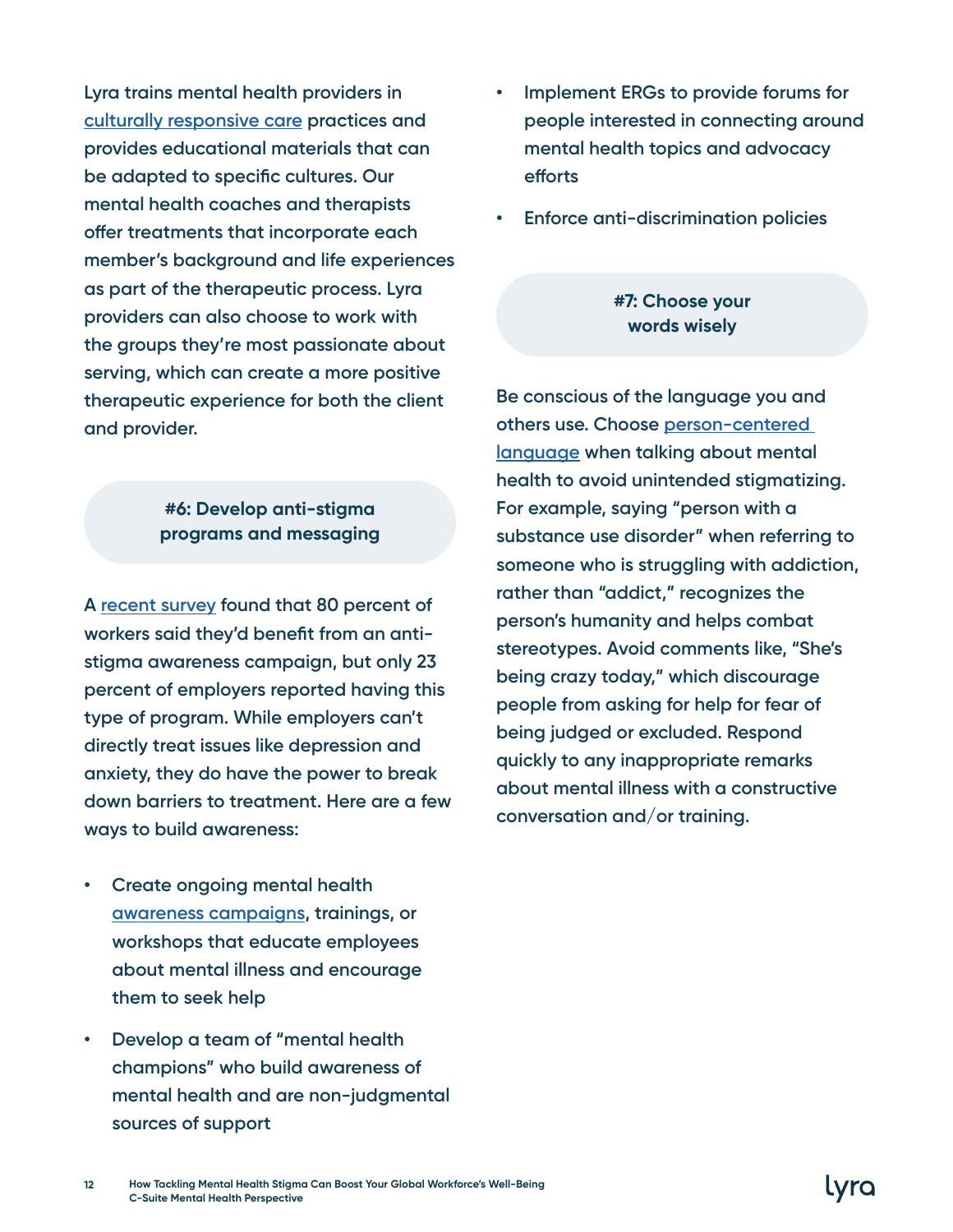#### **#8: Provide mental health literacy training**

**Company-wide training about the signs of mental health issues can help teams identify symptoms of mental illness and get connected to resources before they become a more serious problem. Mental health training should explain that mental health issues are common and treatable conditions, much like heart disease and diabetes. Communicating information around mental health in this way can help reduce stigma.** 

**Also consider providing specialized training for managers to help them listen to employees in distress and have empathetic conversations about mental health with the goal of connecting employees to resources. Many employees assume their managers are receiving training on identifying mental health issues and providing referrals to helpful resources. However, surveys suggest that just [25 percent](https://www.unum.com/about/newsroom/2019/march/mental-health-report---articles-and-research) of managers have actually received this type of education. Equipped with tools and knowledge about mental health, managers can assess workplace conditions that may be negatively impacting mental wellness and effectively respond to employee mental health concerns.** 

**"Managers are the main mental health resource for many teams, but they're spread thinner than ever," said Tan, whose [research](https://www.heykona.com/remote-manager-report) found that managers today have** 

**double the number of direct reports than they did pre-pandemic. "It's important to train managers to be stewards of mental health, but also recognize their growing list of responsibilities and point employees to other resources as well."**

#### **#9: Offer comprehensive mental health benefits to employees worldwide**

**International workforces need access to personalized, culturally competent mental health care. Mental health benefits were once a nice-to-have option. Today, these benefits are a must-have, especially for global companies.**

**"The best global companies now offer a benefits package that shows the company genuinely understands the larger needs and challenges of its employees and is providing appropriate benefits to ensure they feel valued and supported, regardless of their geographical location," said Simpson. "In the new world of work, there is the dawning realization that organizations cannot operate effectively without the trust of their employees and without providing them with appropriate support and care. It puts people at the front and center of everything."**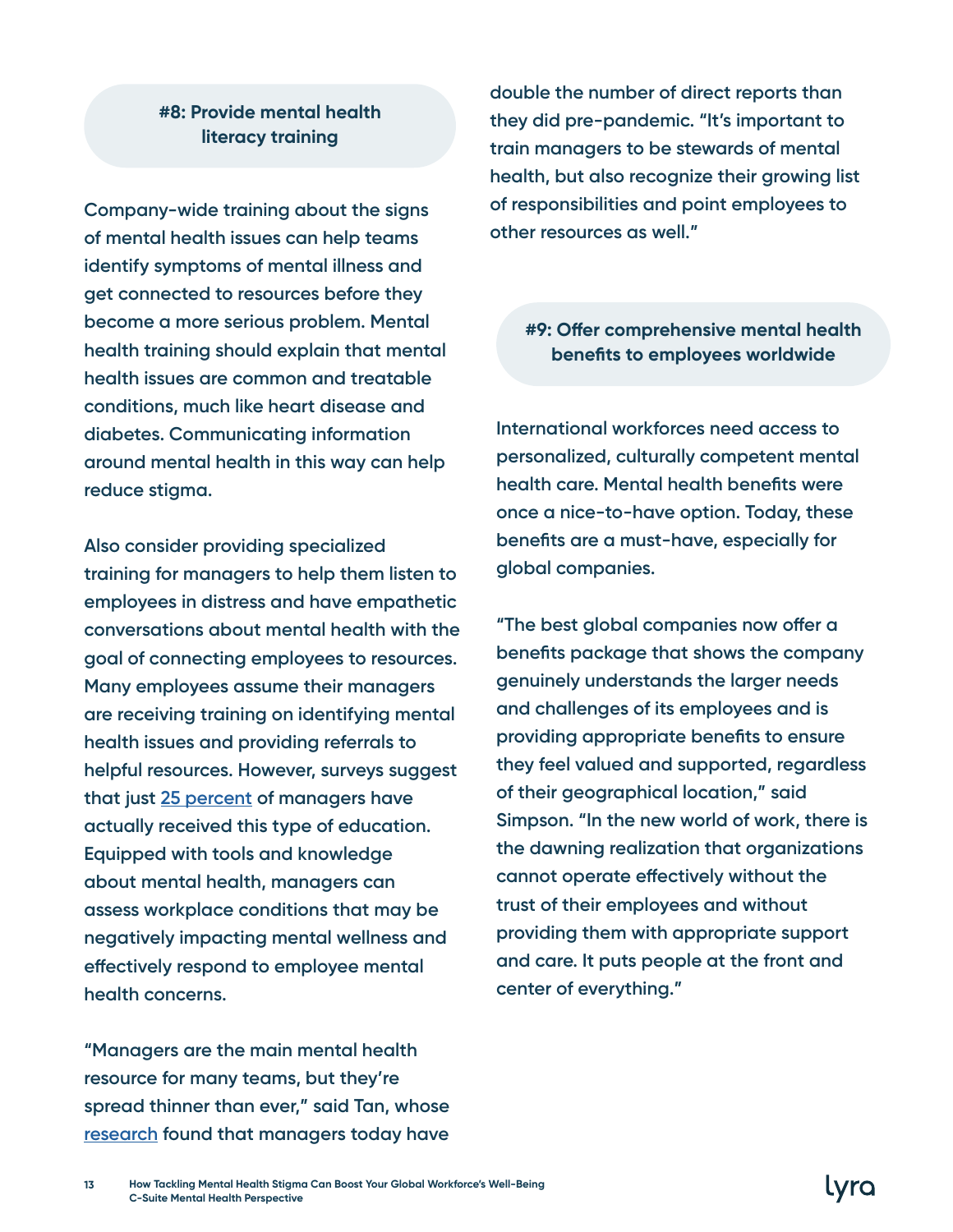**Not all mental health benefits are well suited to global workforces. Look for a solution that:**

- **• Can address the full range of mental health issues, from stress and burnout to substance use, severe depression, and suicidality**
- **• Uses technology to make care widely accessible in a variety of ways, such as video, telephone, live chat, and in-person**
- **• Is culturally responsive with a network of diverse providers who can understand and adapt to different cultures' varying mental health needs**
- **• Works with providers specially trained to address race and other social identities in care, as well as make cultural adaptations to therapies to fit their clients' needs**
- **• Partners with providers with diverse linguistic capabilities, so they don't have to rely on translators Learn more about [Lyra's](https://www.lyrahealth.com/our-impact/)**

## **Make a tangible difference for your global employees**

**[Surveys](https://www.mckinsey.com/industries/healthcare-systems-and-services/our-insights/overcoming-stigma-three-strategies-toward-better-mental-health-in-the-workplace) show that employees want parity between the mental health benefits and physical health plans their employers offer. Offering a mental health benefit, perhaps an employee assistance program or digital tools and apps, sends a message that employee concerns will be met with compassion and support. This alone can help reduce stigma. But these offerings often fall short in terms of quality, utilization, and effectiveness.**

**Offering a comprehensive benefit demonstrates that your company isn't just making a symbolic gesture of support, but is investing in employees' health and well-being.** 

> **[impact,](https://www.lyrahealth.com/our-impact/) or schedule a free consultation to find out how Lyra can support your global workforce. [partners@lyrahealth.com](mailto:partners%40lyrahealth.com?subject=)**